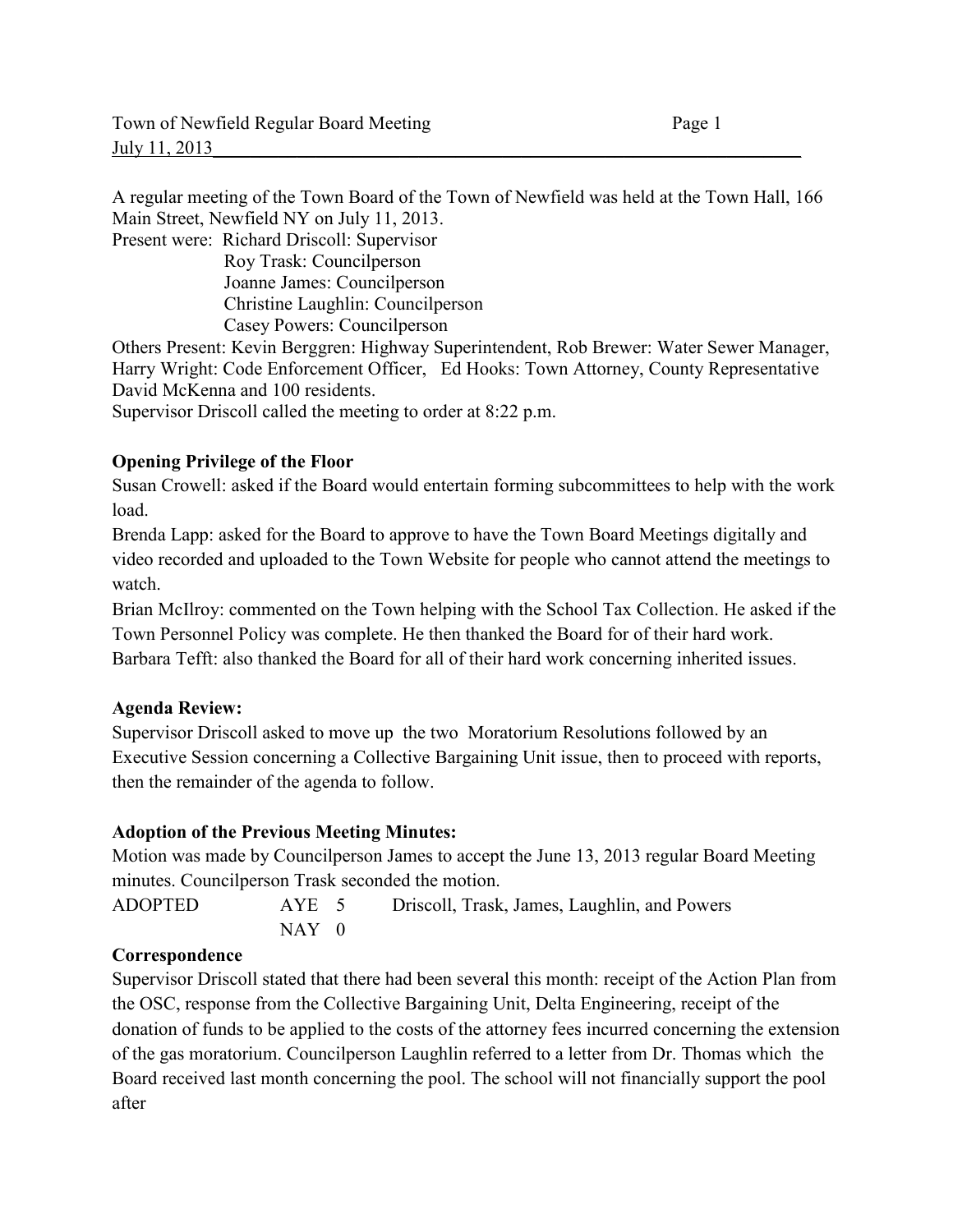this year. Supervisor Driscoll brought up to the Board for a work session topic that there is a leak in the pool.

#### **New Business:**

*Presentation of the Adopted Final Draft of the Newfield Comprehensive Plan as recommended by the Newfield Planning Board- by Nancy Dolge, Chairperson:* 

Mrs. Dolge stated that at the July 2, 2013 Planning Board Meeting, the Board unanimously approved the resolution to recommend - 2013 Draft Comprehensive Plan to the Newfield Town Board for adoption. She then presented draft copies to the Board Members who had not received copies. Supervisor Driscoll earnestly thanked the Planning Board for all their hard work preparing the document. He explained that the Board now will be conducting a long form environmental assessment in conjunction with the Comprehensive Plan. When the Town Board moves to adopt the Comprehensive Plan, the Long Form Environmental Plan will be part of that as well. The Town has 90 days to adopt the Comprehensive Plan.

Councilperson Trask made the motion to convene a Public Hearing on the Final Draft of the Town of Newfield Comprehensive Plan. Councilperson Laughlin seconded. Councilperson Powers read proposed Resolution No. 28-2013 as follows:

To Convene a Public Hearing on the Final draft of the Town of Newfield Comprehensive Plan –

## **Resolution No. 28-2013**

**Whereas** at its Regular Meeting of July 11, 2013 the Town Board has formally received from the Chair of the Newfield Planning Board the adopted Final Draft of the Town of Newfield Comprehensive Plan, and

**Whereas** the Planning Board has extended a courtesy to the Members of the Town Board by making available for their review a preliminary draft of the Comprehensive Plan, and

**Whereas** the Town Board will begin its official review of the Final Draft beginning at the Board's Work Session on July 25, 2013, and

**Whereas** the Board feels it is important to hear take public comment from Newfield residents as part of this review,

**Now Therefore Be It Resolved** that the Town Board shall convene a Public Hearing on the Final Draft of the Town of Newfield Comprehensive Plan on Thursday August 8, 2013 at 6:00 p.m.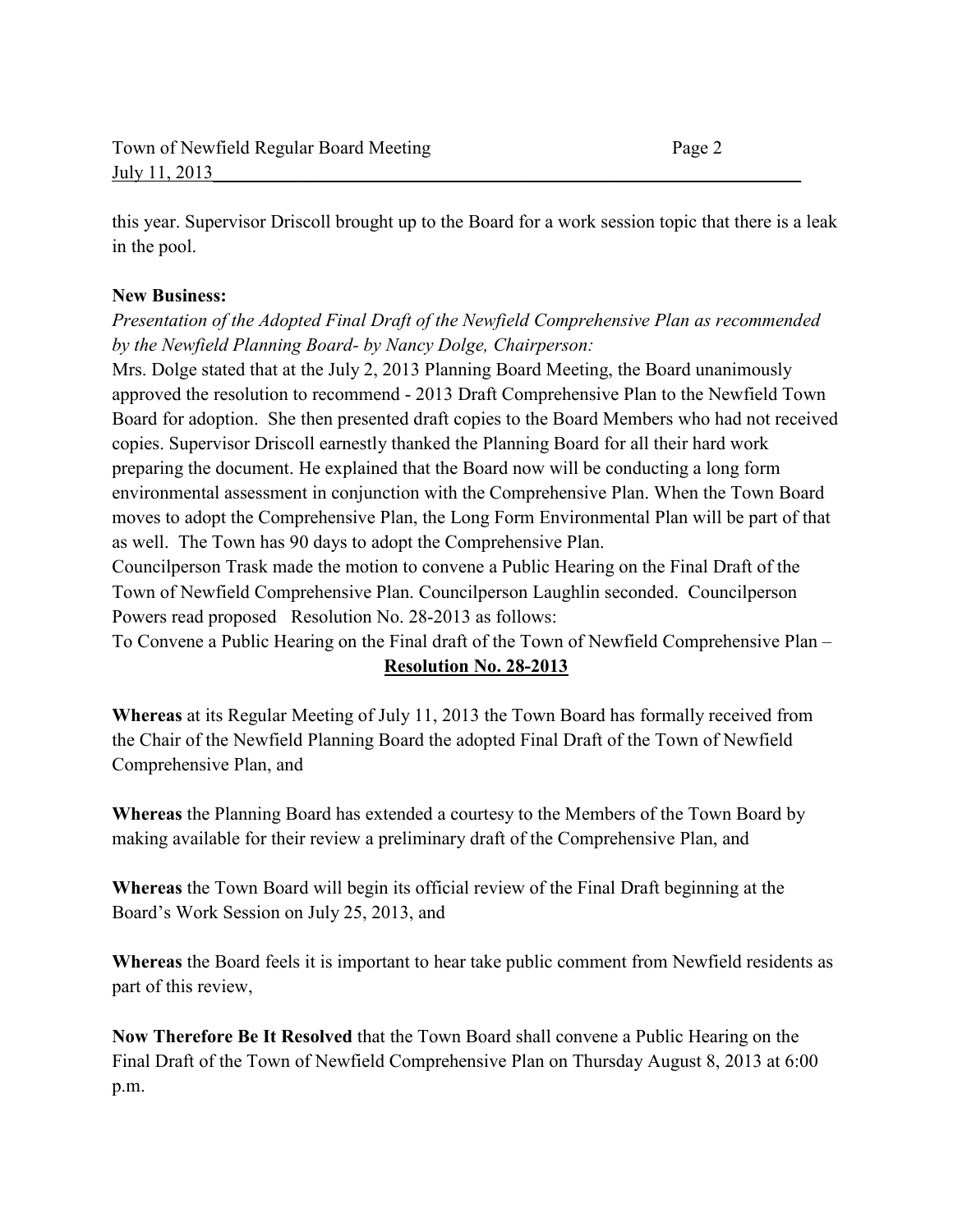Adopted AYE 5 Driscoll, Trask, James, Laughlin, Powers NAY 0

Councilperson James read proposed Resolution to Adopt a Local Law Providing for a Moratorium on the Construction and Operation of Commercial Solid Waste Management Facilities as follows:

RESOLUTION # 29 - 2013

## **RESOLUTION TO ADOPT LOCAL LAW PROVIDING FOR MORATORIUM ON THE CONSTRUCTION AND OPERATION OF COMMERCIAL SOLID WASTE MANAGEMENT FACILITIES**

**WHEREAS** concerns have been expressed about the impact of a waste transfer station upon the health, safety and well-being of Town inhabitants; and,

**WHEREAS** the Town Board is authorized pursuant to New York Environmental Conservation Law Section 27-0711 and Town Law §130.6 to consider enacting a local law to prohibit and/or regulate the use of any land within the Town for use as a ground for dumping (including waste held for transfer); and,

**WHEREAS** in accordance with these provisions, the Town Board determined that regulation and/or prohibition of waste transfer stations might enhance and protect the health, safety and general welfare of its residents and, accordingly, has determined further that it might be advisable to study further the effects of constructing waste transfer stations within the Town; and,

 **WHEREAS** the Town Board then took under consideration a moratorium designed to prohibit construction of waste transfer stations within the Town for a period of time reasonably needed to conduct the study and analysis necessary to decide whether to have and/or regulate (and, if so, how) construction of a waste transfer stations within the Town; and,

 **WHEREAS** the Town Board at its regular meeting on June 13, 2013 considered a proposed moratorium so as to allow this study and analysis and, to this end, duly advertised a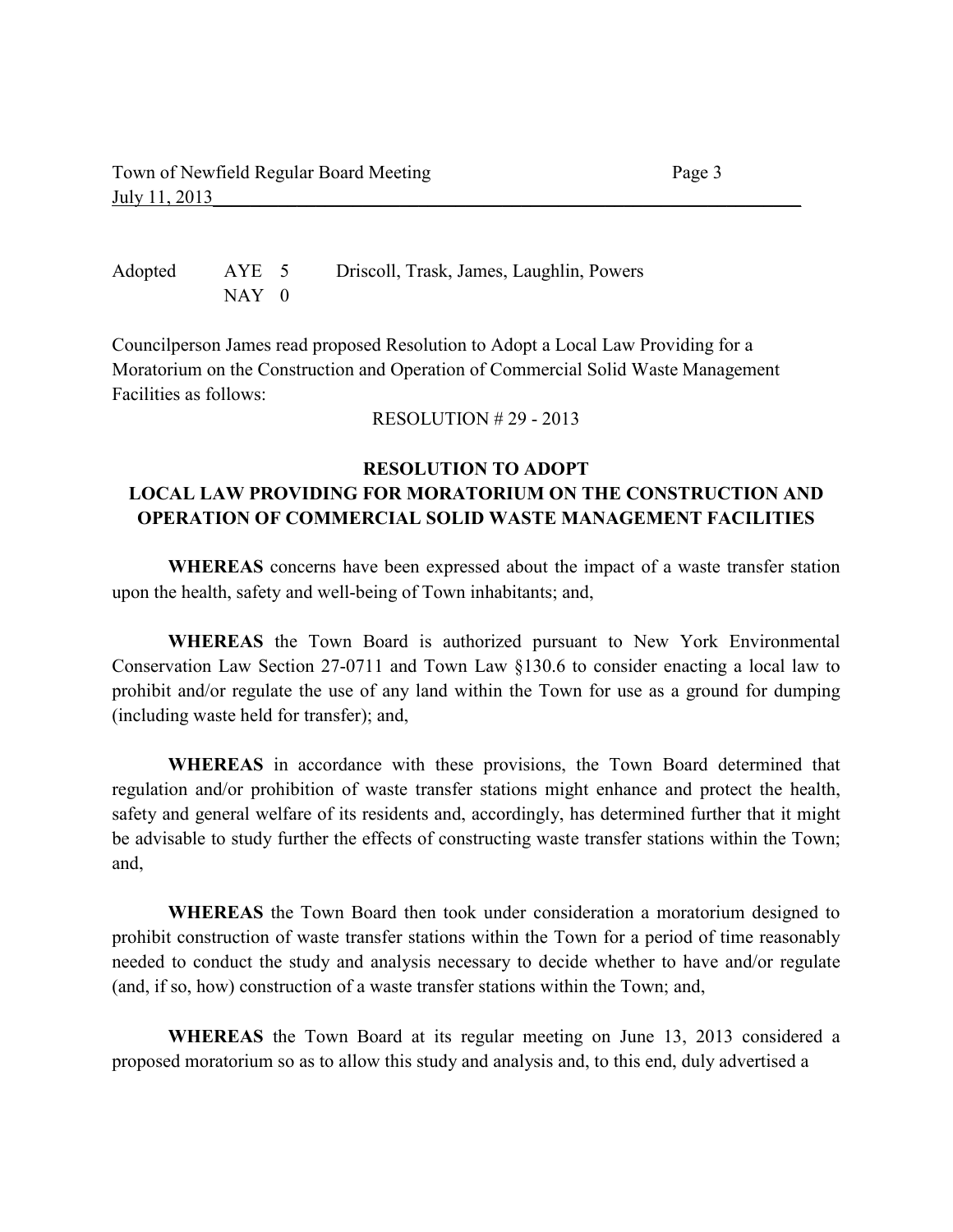public hearing to be held this evening (July 11, 2013) for the purpose of hearing and considering public comment with respect to the proposed moratorium; and,

**WHEREAS** such public hearing has been held and comments for and against the proposed moratorium carefully heard considered; and,

**WHEREAS** in accordance with N.Y. Environmental Conservation Law §617.5(3) no environmental assessment is required as a pre-condition to enacting the subject moratorium;

**NOW, THEREFORE,** upon motion of Councilperson Powers, seconded by Councilperson James it is

 RESOLVED that the Town hereby adopts as Local Law #1 for 2013 ("Moratorium on the Construction and Operation of Commercial Solid Waste Management Facilities"); and it us further,

**RESOLVED** that the Town Clerk take all such action as required to effect such law.

Discussion: Councilperson Laughlin commented that this has been a very emotional issue. She understands the concerns of the neighbors, thanking them for all the work that they presented. The Board responded to the DEC negative declaration with their concerns. She hopes they proceed with the investigation.

Councilperson Trask agreed that he also agonized over this issue. He understands the opportunity Mr. Mente is trying to create for himself. He commented on the first presentation Mr. Mente held at the Fire Hall. He was disappointed in how the crowd acted toward the information being brought to them. He feels the Board has entertained all the people's thoughts that came with information. He had personally met with some of the neighbors at their homes and the proposed facility site. He surveyed the culvert pipes with the Highway Superintendent, and other investigation on his own. He also understands the concerns of the neighbors. He commented about letter sent to the DEC with listed concerns. He stated he was not a big fan of a moratorium fan, or of land use restriction. He would like people to have the right to do with what they would like with their land. He feels if the Board had done its work the last year as it should have, this moratorium would not be being discussed or it if it were, it would be for different reasons. He stated this moratorium has the same information in it as the gas moratorium with a few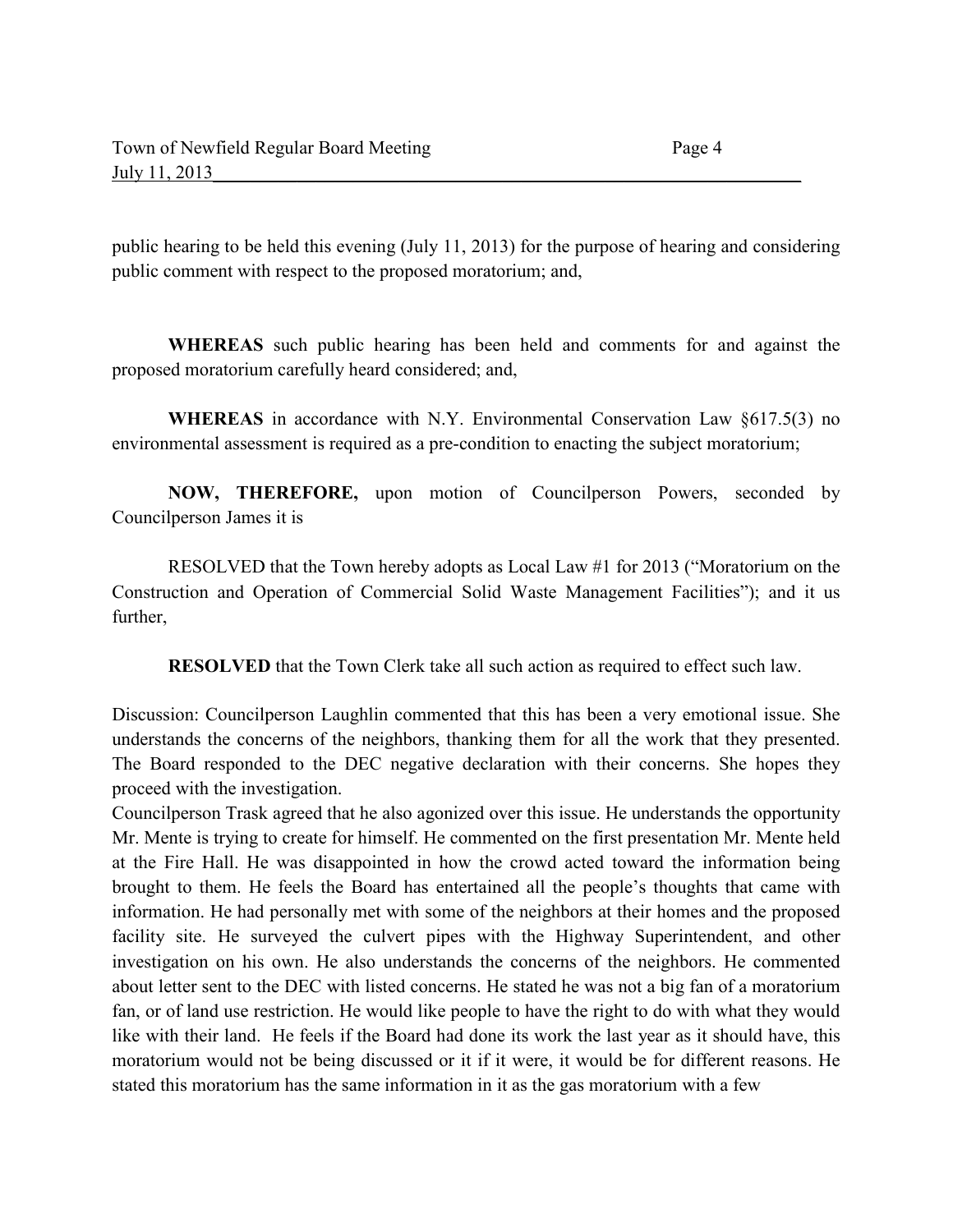exceptions. If the work had been done prior to now, the moratorium would not need to be enacted as all the things would be in place. The moratorium is purely addressing the findings that are listed in it. He feels the findings could have been addressed. He feels the Board has looked at it from every perspective. He thanked Ms. Lapp and Mr. Golden for the good information concerning their concerns.

Councilperson James commented about Mr. Mente being a very hard worker and her respect for that She said she had driven through the neighborhood many times and has not stopped at the proposed sight, she has looked at the plans. She responded to comments of how there is not

Zoning in Newfield, she believes the Board does have recourse. She also believes the Board should look at it a little longer. She also responded to comments of how if the Board had done their work. Councilperson James stated that things came up that interfered with this issue. But she does not feel the Board shirked their duties. She feels the whole situation needs to be looked at as well as the greater impact on the whole community.

Councilperson Powers also commented that she had not been to the proposed transfer site, but had driven by several times. She feels that a residential area is not where the proposed transfer station should be. If allowed, as you cannot change things back. She feels Newfield is a gem and not many places get to stay like Newfield for as long as they have.

Supervisor Driscoll concurred with the difficulty of the decision. He stated he did not like the topic at all when it was first presented. He wanted to keep on task concerning the work in respect to the gas drilling moratorium. Because this topic continually presented itself, he became resentful. He asked Mr. Hooks to help the Board figure out how to proceed. One of the options he suggested was a moratorium. He also drove around the neighborhood to look at area. What he didn't do was go to the facility or to people's homes. He did not need that type of closeness to it. He wanted to be able look at what he saw and what he was able to ascertain from information and not to have any type of influence one way or the other. When he read the negative declaration from the DEC, he became alarmed. After reading the negative declaration, he didn't think the DEC had been there after the negative declaration had been made. At that point it became easier for him to take it up. The Boards response to the negative declaration was not that the Town did not want to have the transfer station in the neighborhood, but rather the DEC to do a State Environmental Quality Act Review. With respect that the Board Members are not experts, he agreed and that is why the SEQURA is being requested to be done by the DEC. He feels because of possible impacts, the Board owes it to give it a good consideration before the go ahead is given.

Attorney Hooks felt it was important to clarify what this moratorium is not. He stated it not designed to be anything that regulates one particular waste transfer station; it is designed to say, for at least a period of one year, there will be no waste transfer stations permitted while the Town Board reviews and studies the analysis as to whether or not it should be done. He added it was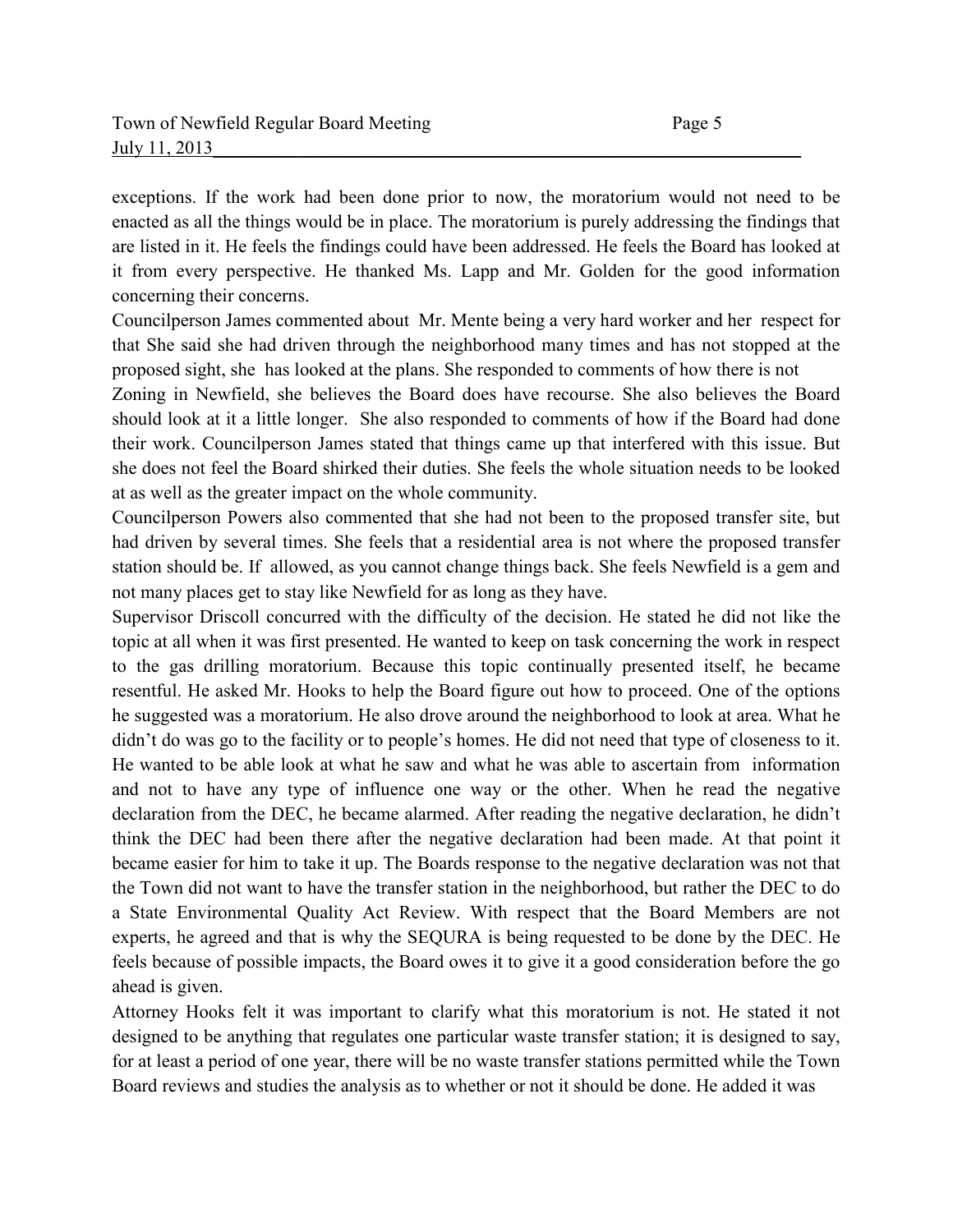important for this Board to understand that. If in moving forward and the moratorium is passed, it relates to anyone who may seek to have a waste transfer station within the Town. The Board is doing this not in connection with any zoning power or comprehensive land use plan (that is not yet in effect). What the Board is doing is in accordance with Town Law §130.6 which allow the Town of regulate or prohibit dumping grounds with the town. The Environmental Conservation Law permits this so long as that law is not less restrictive than what New York State has. He feels it is important for the Board to understand the foundation of the law being considered. ADOPTED YEAS: 3 Driscoll, James, Powers NAYS: 2 Trask and Laughlin

Councilperson Trask read proposed **Resolution 30-13** as follows:

# **RESOLUTION** No. 30-2013

To adopt a Local Law to Extend the Moratorium Effected by Local Law Number 1 of 2012

**Whereas** the Town Board adopted Local Law No. 1-2012, A Moratorium and Prohibition Within The Town of Natural Gas And Petroleum Exploration And Extraction Activities et al, and

**Whereas** the Town Board adopted the law to undertake and adopt a number of measures in preparation for the potential arrival of High Volume Hydro-Fracking within the Town of Newfield, and

**Whereas** the Town Board has made considerable progress on the development of a majority of these measures but has found that the expiration of Local Law No. 1-2012 would arrive before the final work was completed prior to the adoption of the greater number of these measures, and

**Whereas** the Town Board needs additional to time research and address legislation concerning Noise, and

**Whereas** the Town has spent a number of meetings reviewing and writing a proposed extension to the law cited above, and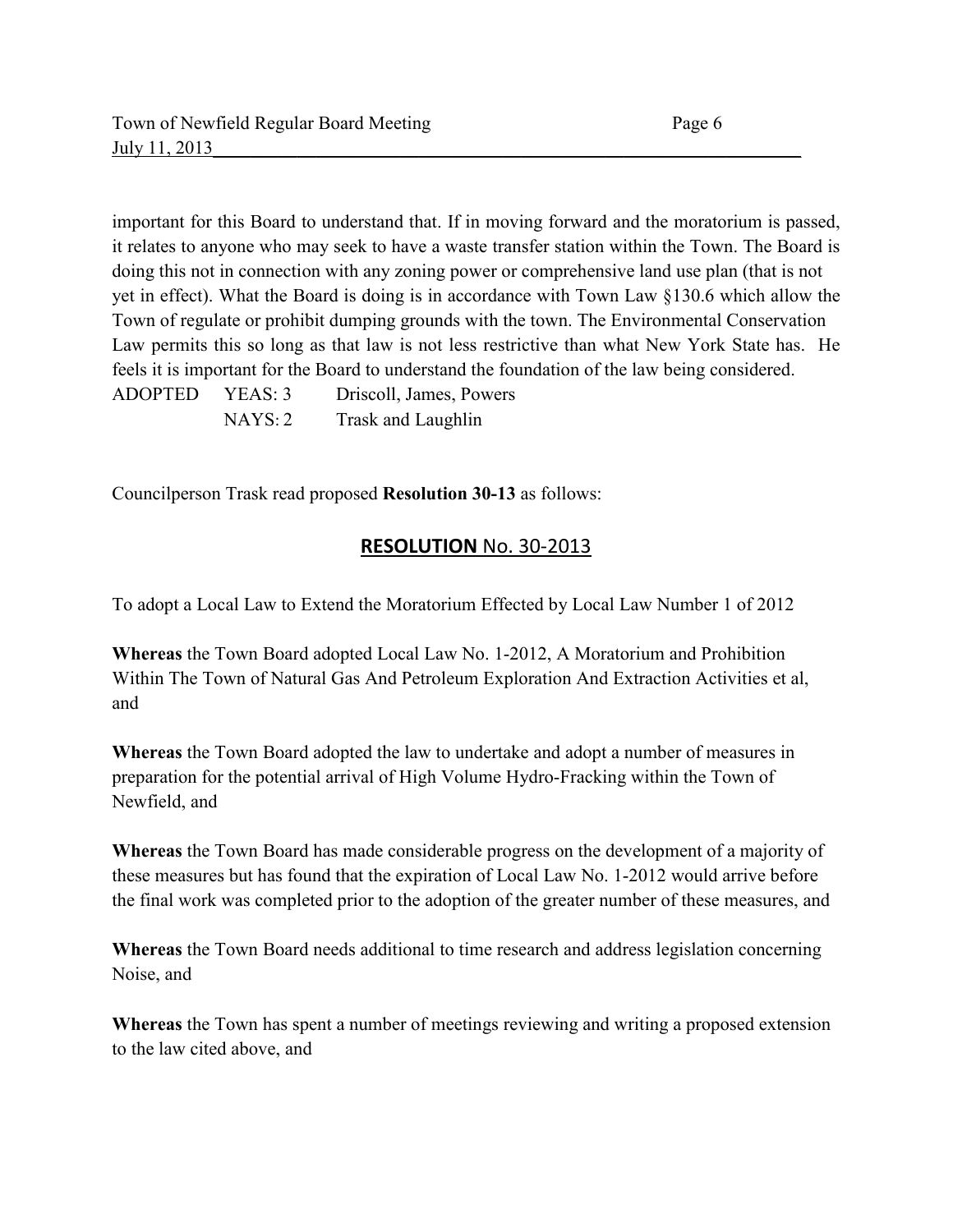**Whereas** the Town Board has completed its review and research on a Moratorium Extension Law with the adoption of a Resolution on June 13, 2013 to convene a Public Hearing and presented its draft Law on July 1, 2013, and

**Whereas** the Town Board held a Public Hearing on the adoption of such a Law on July 11, 2013 at 7:20 p.m. at the Newfield Fire Hall,

**Whereas,** given the moratorium applies to land development and construction activities, it is a Type II Action per ECL Article 8 and the implementing regulations of SEQRA at said 17 NYCRR Part 617, § 617.5(30),

Now Therefore Be It Resolved that the Newfield Town Board hereby adopts Local Law No. 2 of the year 2013, a local law to Extend the Moratorium Effected by Local Law Number 1 of 2012 (Entitled "Moratorium on and Prohibition of Gas and Petroleum Exploration and Extraction Activities, Underground Storage of Natural Gas, Disposal of Natural Gas or Petroleum Extraction, Exploration, and Production Wastes) for an Additional One-Year Period.

Motion was by Councilperson Powers to adopt the proposed resolution, Councilperson James seconded the motion.

Discussion: Councilperson James commented that this was also a difficult decision; she has a lot of concerns with the safety of fracking. She does not have a good feeling of the industry to frack and keep the water safe. She is also worried about the other environmental impacts. She does not want to be rushed.

Councilperson Powers commented that she feels Newfield is a very special place to live. Many people move to Newfield, as well as many have been born raised and have chosen to stay here. She feels that the Town of Newfield will be forever changed with no turning back if fracking were to occur.

Councilperson Trask commented that he too loves Newfield. His family has been here over one hundred years and he has a lot invested here; his land, farm and home. He feels this resolution is one part of what the Board has to do and accomplish. He stated that the Board had been working on several other big issues this past year to try and resolve, most of it being financial. He also stated if the Board could have gotten get things done that were listed findings of the 2012 moratorium, the moratorium extension would not be needed. He appreciated the involvement of the residents who brought their interest to the Board.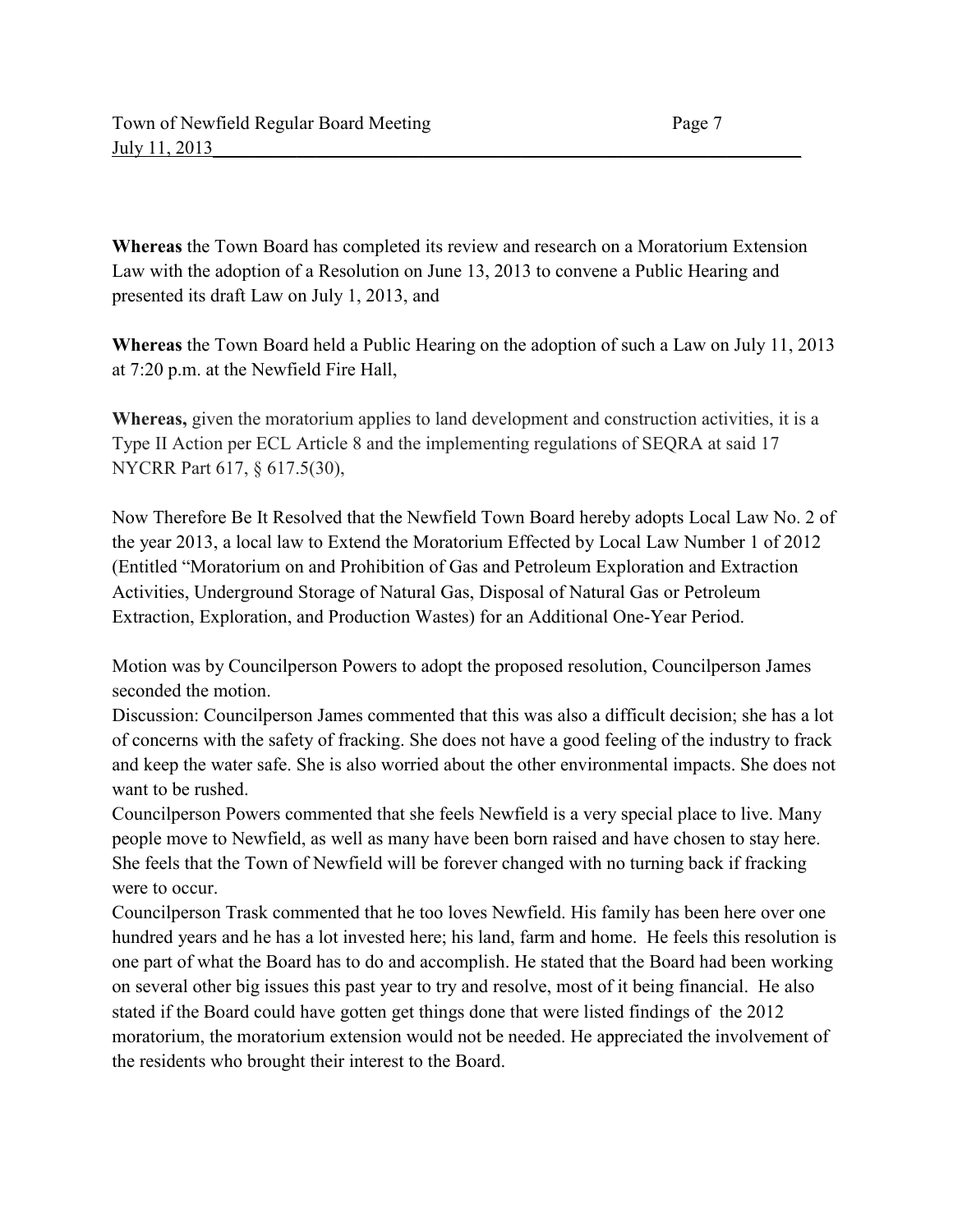Councilperson Laughlin also appreciated the concern of the residents who came to the meetings or who had spoken to her concerning this topic.

Supervisor Driscoll responded to comments made earlier concerning the lack of reports made concerning the gas drilling moratorium. It was not that the Town Board did not do the work concerning the items and finding of the Moratorium passed in July 2012. One of the largest reasons for him to adopt the moratorium was to be able to adopt the Comprehensive Plan. Supervisor Driscoll wanted the Planning Board to have a neutral basis to be able to plan, write and present the Comprehensive Plan. He felt the extension was needed to be pursued in order for the Planning Board to able to present what he feels is a robust document. Supervisor Driscoll added that the Road Preservation Law is done and will be ready to be considered in September. He added that the work had been done, but rather the Board had not been able to act upon it. He added that Road Perseveration Laws are not easy, and are new territory for the other municipalities in the County. Supervisor Driscoll stated that the Critical Environment Areas are ready to be adopted; it was a question of when in the schedule to be able to do that.

| <b>ADOPTED</b> | YEAS: | Driscoll, James, Powers |
|----------------|-------|-------------------------|
|                | NAYS: | Trask and Laughlin      |

## **REPORTS**

*Highway*: Highway Superintendent Berggren reported that the work on Barnes Hill Rd. was just about complete.

*Water Sewer Department*: Water Sewer Manager Rob Brewer reported there had been updates done for the sewer district, annual septic tanks were pumped, and fire hydrants flushed. Mr. Brewer also reported the new water meters have been received by the Town..

*Environmental/Building Code Enforcement*: Code Officer Harry Wright reported that of the environmental cases he has reported on previously most have been cooperative. He reported so far this year 49 building permits have been issued.

*Tompkins County Legislature Representative*: David McKenna Newfield/Enfield Representative reported that the 2014 TC3 budget had been passed; the County Clerk Office had received an award for digitalizing their historical records and files. He responded to a question Councilperson James asked about prior concerning the living wage: the Living Wage Committee will be meeting at the end of the month and a decision will be made in that time frame. He reported that the County had for some time maintained a 10% fund balance; it also received a AA bond rating. He also reported that the new legislature chambers will be ready for the August  $6<sup>th</sup>$  meeting.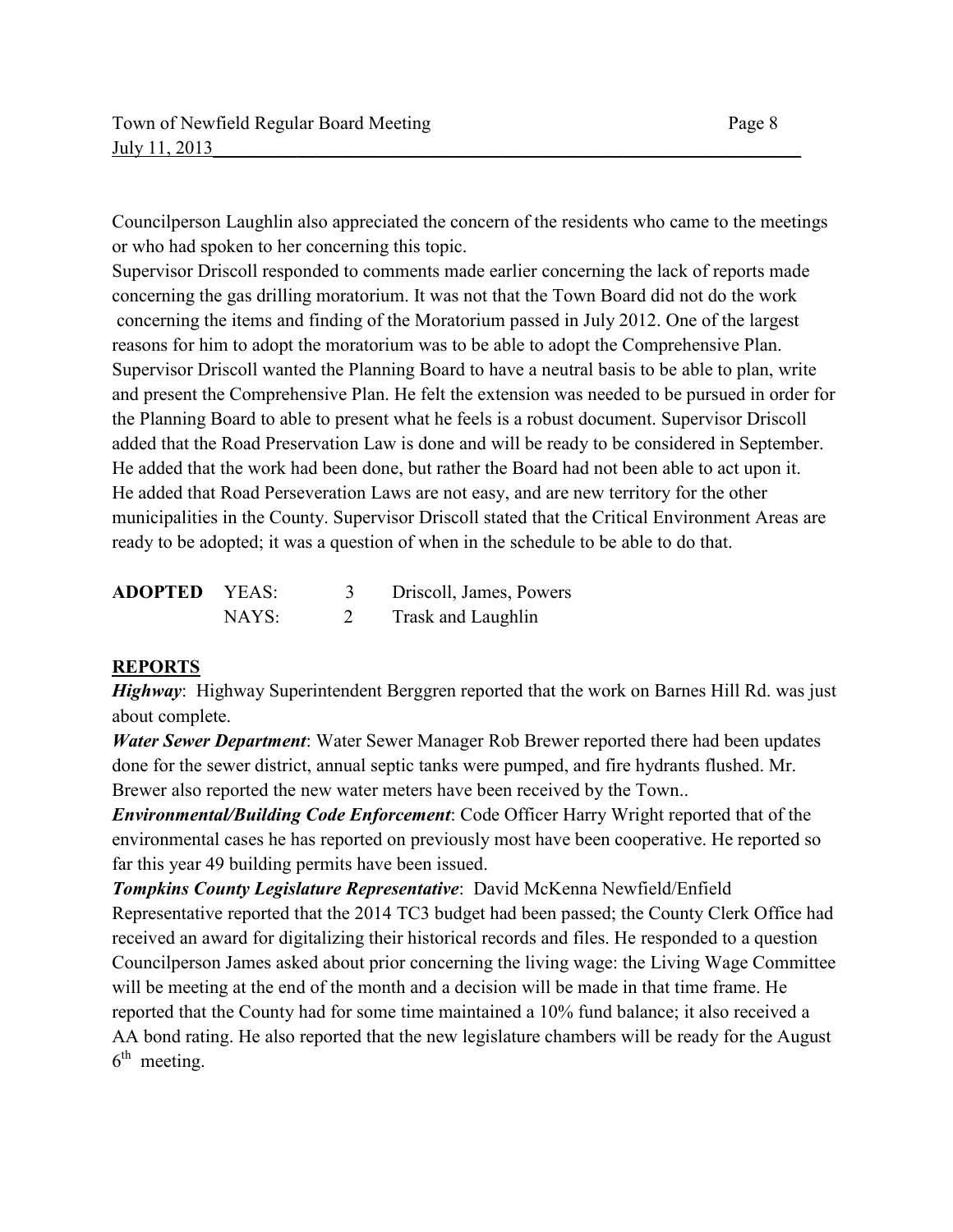**Supervisor Report:** Supervisor Driscoll reported he would not have a supervisors report in order that the Board could move to Executive Session to discuss a Collective Bargaining Unit issue.

Councilperson Trask made the motion to move to Executive Session, seconded by Councilperson Laughlin. At 9:50 p.m. Councilperson Powers made a motion to exit Executive Session and reconvene to the Regular Board Meeting, seconded by Councilperson Laughlin.

A motion was made by Councilperson James to adopt proposed Resolution NO. 31-2013, Councilperson Powers seconded.

## **RESOLUTION No. 31-2013**

To Appoint Barry Strosnider of Newfield, NY as Acting Newfield Town Justice through to December 31, 2013

**Whereas** the Town of Newfield recently experienced the untimely passing of Justice Gary Dresser, and

**Whereas** the Supervisor has been working cooperatively with the NYS Office of Court Administration to fill this vacancy on the Court, and

**Whereas** Mr. Barry Strosnider, a practicing attorney and a resident of the Town of Newfield has presented himself to the Town offering his services as Acting Town Justice, and

**Whereas** the Town Board has interviewed Mr. Strosnider, finds that his credentials meet the requirements for a temporary appointment to the Town Court Bench, and has come to consensus for his appointment,

**Now Therefore** Be It Resolved that the Board hereby appoints R. Barry Strosnider Justice of the Newfield Town Court to fill a vacancy trough to December 31, 2013, and

**Be It Further Resolved** that the Town shall provide a monthly remuneration of \$833 to commence in the month during which Mr. Strosnider assumes the responsibilities of the position through December 31, 2013.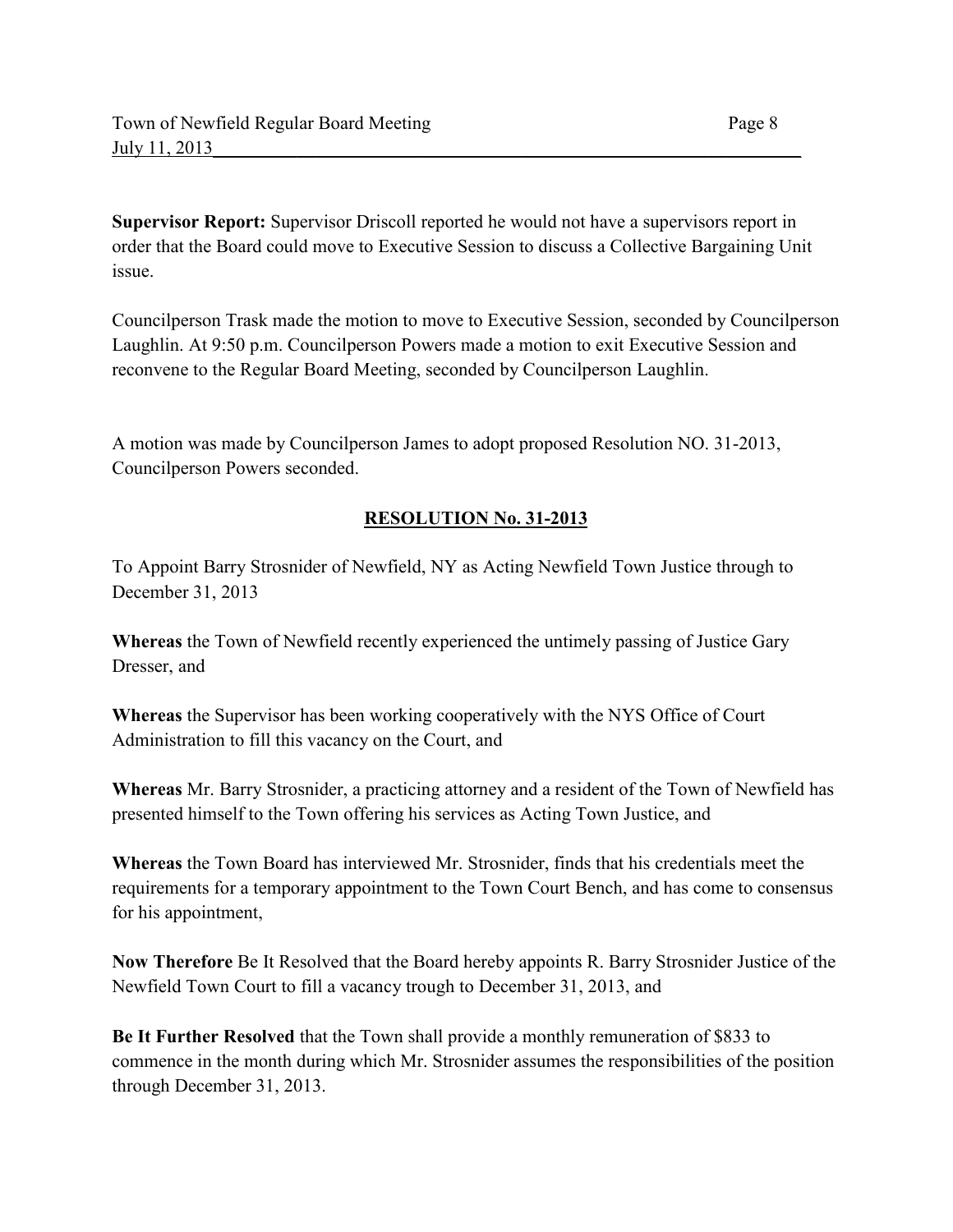**Adopted** AYE 5 Driscoll, Trask, James, Laughlin and Powers NAY 0 Councilperson Trask made a motion to adopt the resolution allowing the Supervisor to enter into an agreement to install the water meters, seconded by Councilperson Laughlin. Supervisor Driscoll read proposed Resolution NO. 32-2013 as follows:

## **RESOLUTION No. 32-2013**

#### **Resolution to Direct the Supervisor to engage in a contract with Keystone Utility Systems**

**Whereas** the Town of Newfield has embarked on a major project for the replacement and installation of Water Meters in Water District 1, and

**Whereas** the Town has identified Keystone Utility Systems which has submitted a proposal to serve as the installer throughout the District,

**Now Therefore Be It Resolved** that the Town Board hereby directs the Supervisor to enter into an agreement for the installation of water meters for a fee not to exceed \$28,000.

Adopted: AYE 5 Driscoll, Trask, James, Laughlin, and Powers  $NAY$  0

Supervisor Driscoll read proposed Resolution No. 333-2013 as follows:

#### **RESOLUTION No. 33-2013**

**To enter into an Agreement with Newfield Central School District to provide Tax Collection Services**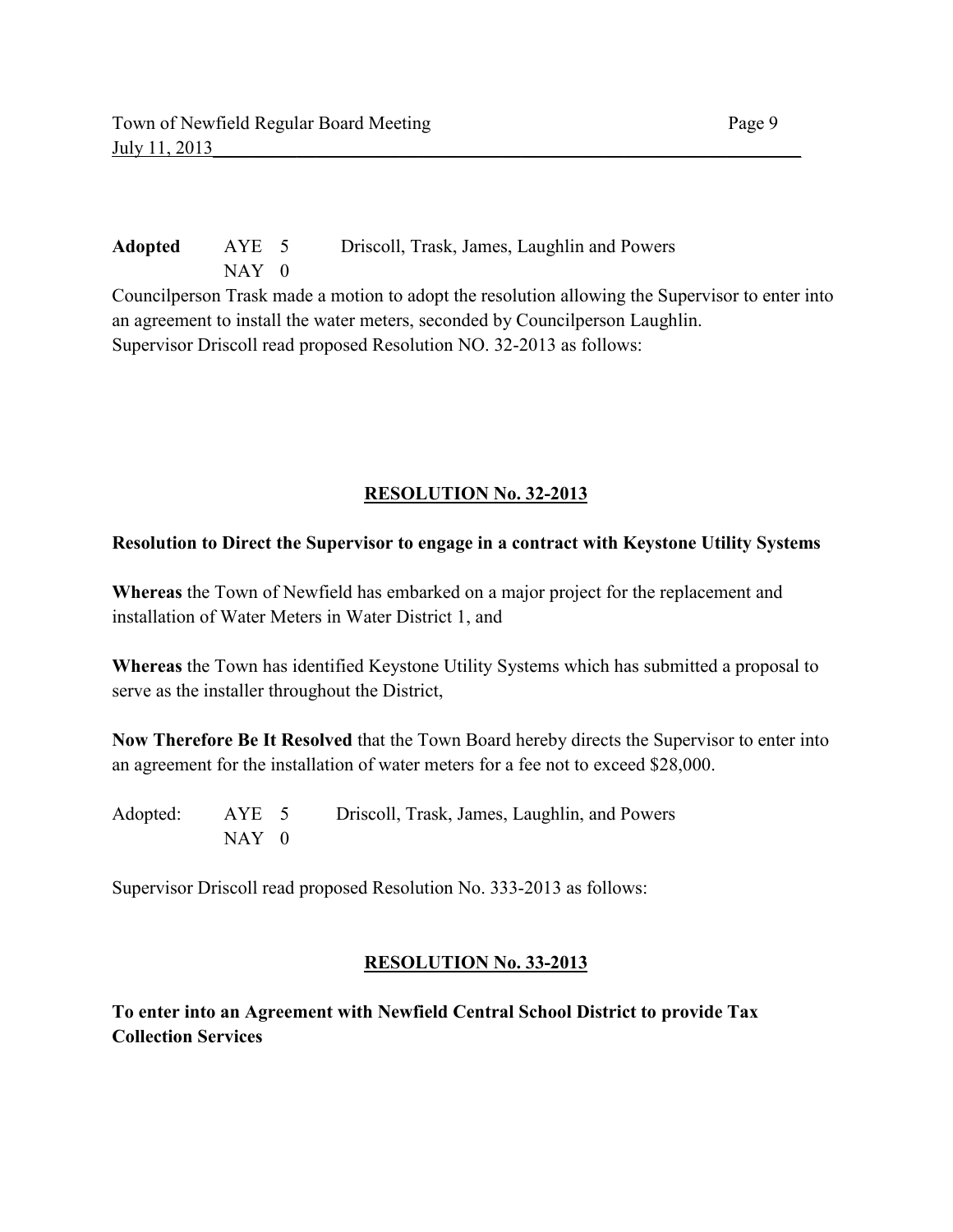**Whereas** the Newfield Central School District has approached the Town of Newfield to consider providing tax collection services, and

**Whereas** the Town has agreed that such services shall be provided by the Clerk's Office for a fee of \$4,500, and

**Whereas** the remaining terms have been agreed to by the Town and the School District,

**Now Therefore Be It Resolved** that the Town Board hereby directs the Supervisor to enter in to an agreement with the School District to provide Tax Collection Services for a period of one year beginning June 7, 2013.

Motion was made by Councilperson Powers to adopt the proposed Resolution, seconded by Councilperson Laughlin.

Adopted AYE 5 Driscoll, Trask, James, Laughlin and Powers NAY 0

Supervisor Driscoll read proposed Resolution NO. 34-2013 as follows:

## **RESOLUTION No. 34-2013**

#### **To accept a gift of stained glass commemorating the late Howard Allen and Mr. Gary Allen**

**Whereas** Newfield resident Cindy Anderson has approached the Town Board to propose a gift of stained glass commemorating the late Howard Allen and Mr. Gary Allen and their wives for their honorable dedicated service to the Town as long serving Justices of the Newfield Town Court, and

**Whereas** Ms. Anderson, a stained glass artist, has provided a visual schematic of the work she will create and of the accompanying commemorative plaques, and

**Whereas** the Town agrees with Ms. Anderson sentiment to recognize the services the Misters Allen have provided the Town,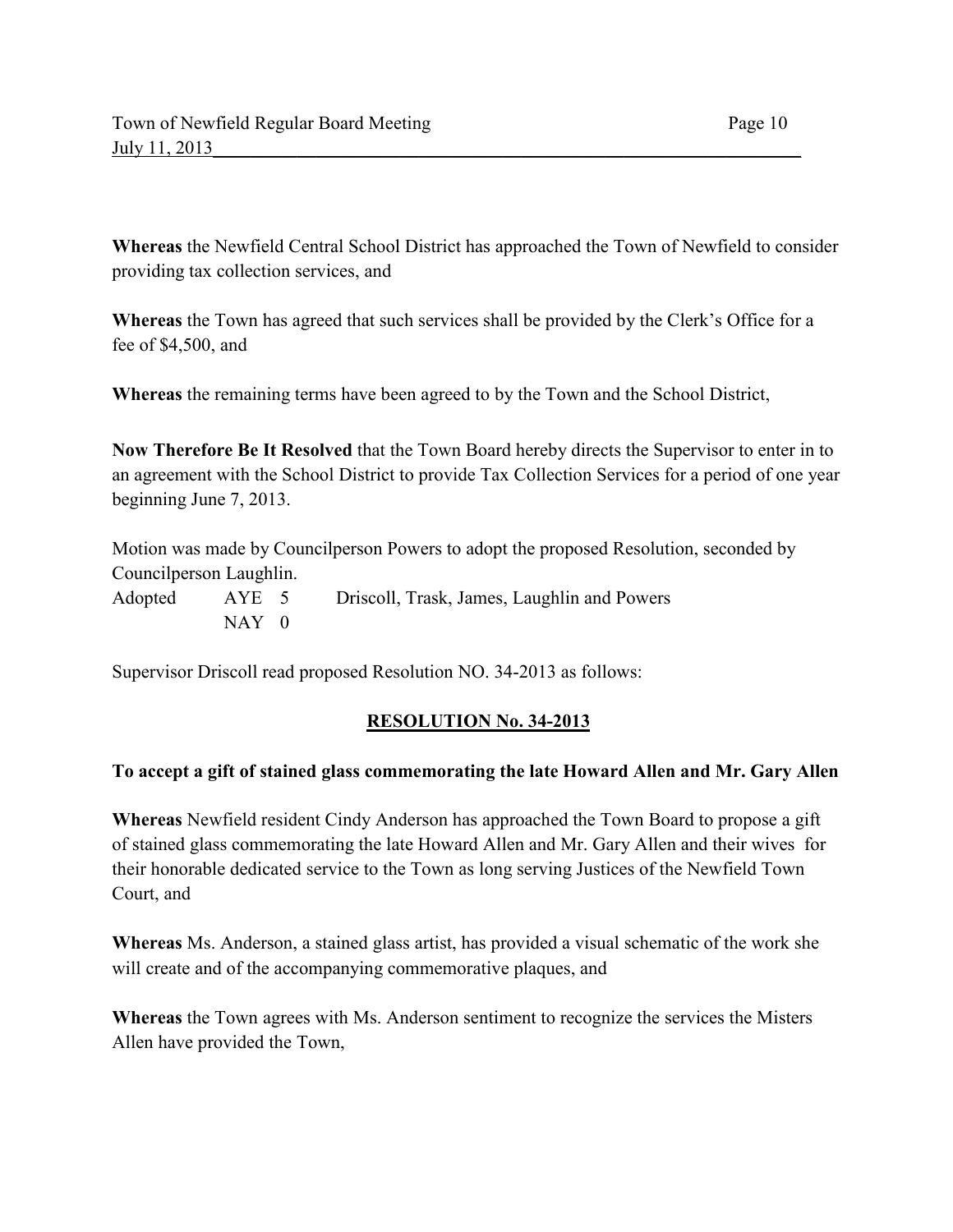**Now Therefore Be It Resolved** that the Town Board gratefully accepts this gift for exhibit in Town Hall.

Motion to adopt the proposed Resolution was offered by Councilperson Trask, seconded by Councilperson James.

| Adopted | AYE 5 | Driscoll, Trask, James, Laughlin and Powers |
|---------|-------|---------------------------------------------|
|         | NAY 0 |                                             |

Supervisor Driscoll read proposed Resolution No. 35-2013 as follows:

#### **Resolution No. 35-2013**

To Recognize and Codify Procedural Changes in NYS General Municipal Law with Respect to Acceptance of Notice of Claims

**WHEREAS** General Municipal Law, §53 requires towns to file a certificate with the Secretary of State designating the Secretary of State as an agent of service of a notice of claim; and

**WHEREAS**, General Municipal Law, § 53 requires the certificate to include the applicable time limit for filing the notice of claim and the name, post office address and electronic mail address, if available, of an officer, person, for the transmittal of notice of claim served upon the Secretary as the town's agent; and

**WHEREAS**, pursuant to General Municipal Law, § 53-e(1)(a), the applicable time limit for the filing of a notice of claim upon a town is 90 days after the claim arises, or in the case of a wrongful death action, 90 days from the appointment of a representative of the decedent's estate: Now Therefore Be It

**RESOLVED**, that the Town Board of the Town of Newfield, County of Tompkins designates Karen Miller Kenerson in her capacity as Town Clerk, to receive claims served up on the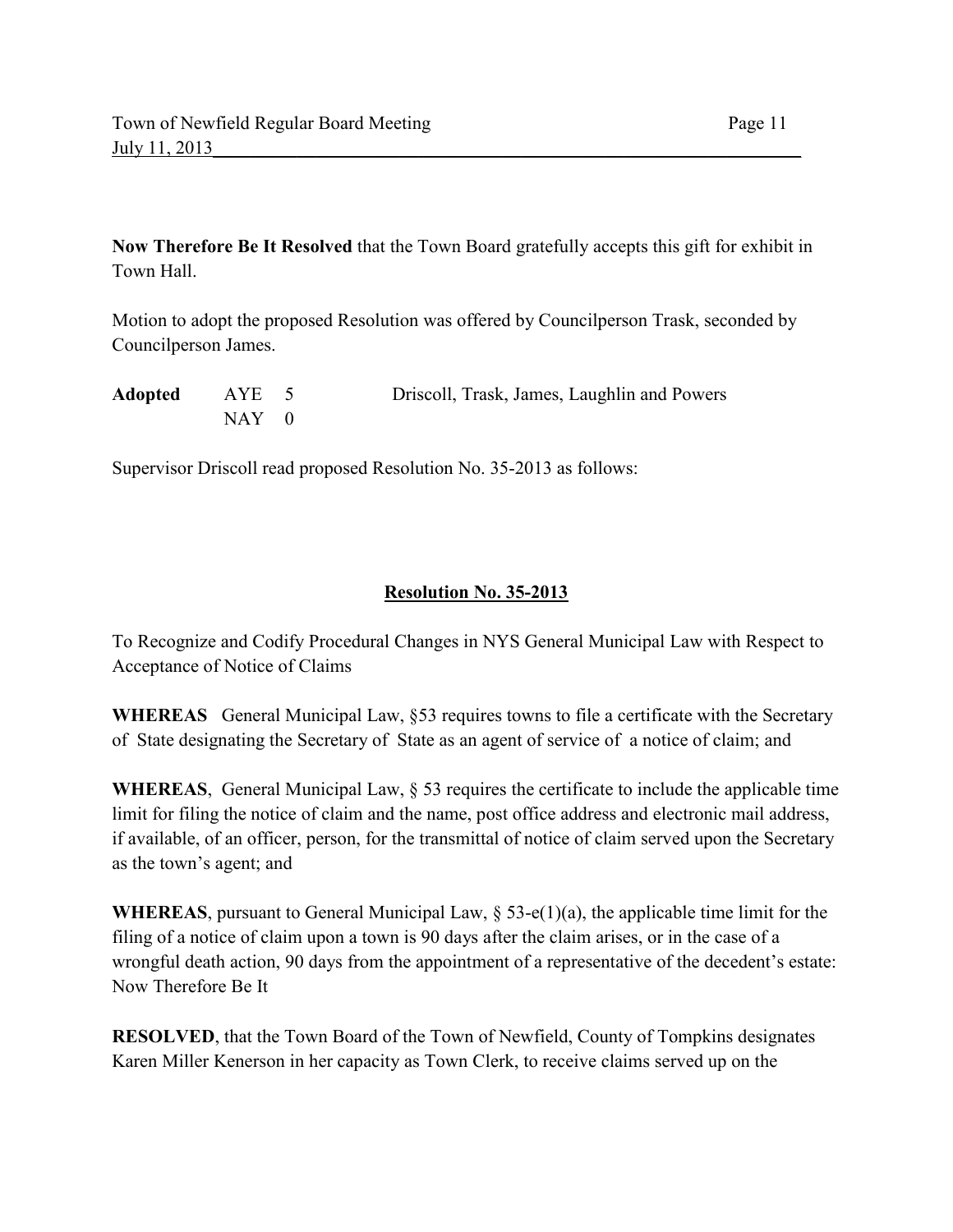Secretary of State by mail at 166 Main Street, Newfield New York 14867 and email at townclerk@newfieldny.org.

**BE IT FURTHER RESOLVED**, that the Town Board hereby directs the Town Clerk to file the required certificate with the Secretary of State informing him or her of the town's designation and applicable time limitation for filing a notice of claim with the town on or before July 14, 2013.

Motion was made by Councilperson James to adopt the proposed Resolution, seconded by Councilperson Powers.

| Adopted | AYES | Driscoll, Trask, James, Laughlin and Powers |
|---------|------|---------------------------------------------|
|         | NAY  |                                             |

## **OLD BUSINESS**

Councilperson Trask asked about the progress of the Broadband Plan, and the commitment of funds for the poles from the Town. Supervisor Driscoll responded that the Town is still involved and that he had had conversations with Mr. Bartosh concerning that. Supervisor Driscoll spoke of an effort underway of neighboring towns to try helping support the Town of Caroline in providing a portion of funds needing to buy their poles. This will be discussed further at the work session.

## **AUDIT OF CLAIMS**

Motion was made by Councilperson Trask and seconded by Councilperson Laughlin to approve the June Expenses

| <b>ADOPTED AYES</b> |      | Driscoll, Trask, James, Laughlin, and Powers |
|---------------------|------|----------------------------------------------|
|                     | NAY. |                                              |

Vouchers were reviewed by Councilperson Laughlin and Councilperson Powers, the Board authorized to the payments of the following amounts:

| General Fund              | \$24,917.29 |
|---------------------------|-------------|
| <b>Recreation Fund</b>    | \$4,005.82  |
| Highway Fund              | \$51,167.26 |
| <b>Fire District Fund</b> | \$87,928.00 |